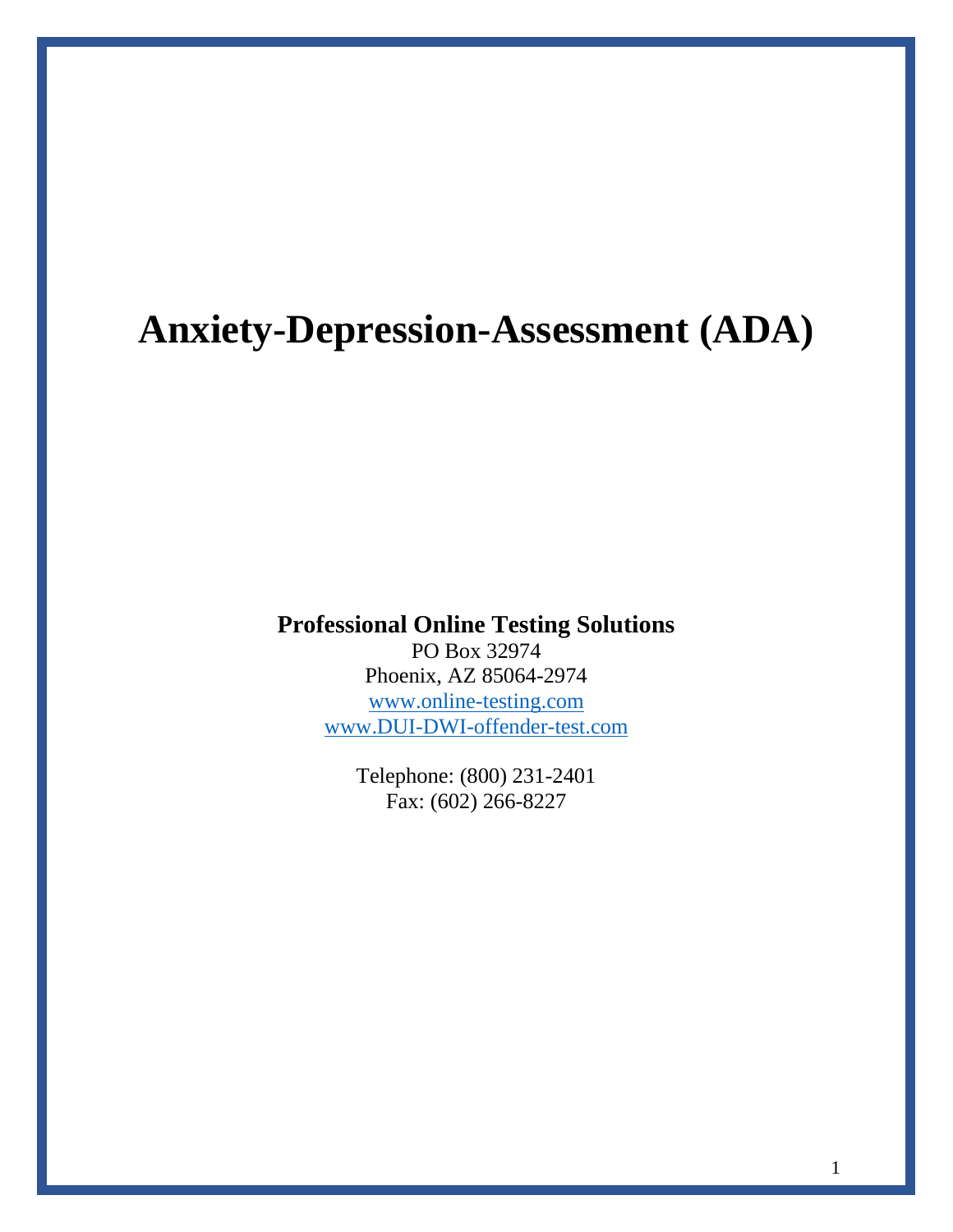## **TABLE OF CONTENTS**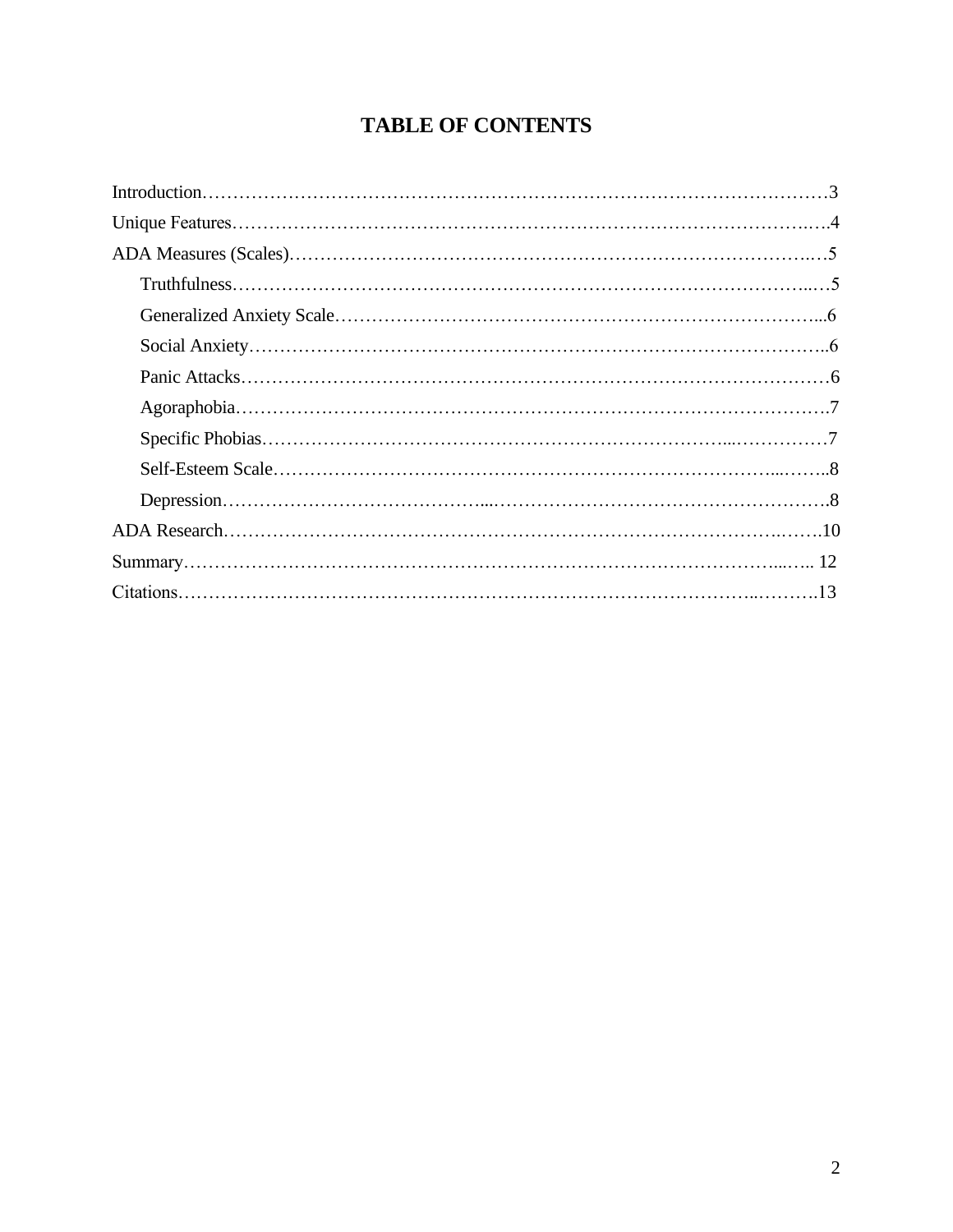#### **INTRODUCTION**

Anxiety can occur as a symptom of depression, and depression can be triggered by an anxiety disorder. Consequently, many individuals have both diagnoses concurrently, i.e., anxiety and depression (Hall-Flavin). Anxiety and depression frequently coexist. At least 85% of people with major depression also have significant anxiety symptoms (Clayton). Continuing, about 33% of people with depression have panic attacks during their depressive episodes.

Grohol (2008) demonstrated that it is important for healthcare professionals to assess anxiety during the initial diagnosis of major depression. Such co-existing anxiety can negatively affect treatment outcome if not taken into consideration and also treated. Grohol used the term "anxious-depression."

Mixed anxiety-depression is the term that defines patients who suffer from both anxiety and depression. The World Health Organization's ICD-10 describes mixed anxiety and depressive disorder (Wikipedia). The symptoms of mixed anxiety and depressive disorder resemble those presented in DSM-5 (2013) for depression and anxiety disorders. Brady & Sinha (2005) noted, "The high rate of co-occurrence of psychiatric disorders is well established." The implications of adequate assessment and treatment of co-occurring anxiety and depression disorders is challenging but cannot be ignored.

To aid clinicians in identifying these disorders, Behavior Data Systems has developed the Anxiety-Depression-Assessment (ADA). The ADA is a brief, easily administered and interpreted test that is specifically designed to assess client anxiety and depression risk. The Anxiety-Depression Assessment (ADA) is a self-report test used to assess clients (patients) who are suspected of having anxiety and/or depression problems. The ADA is designed for use by clinicians, psychologists, counselors, treatment staff, probation officers and mental health professionals. The ADA is a patient-centered anxiety and depression risk assessment, which detects early problems and facilitates prompt intervention as warranted and treatment when necessary. The ADA enables accurate matching of problem severity with treatment intensity.

The ADA is composed of 151 true/false and multiple-choice items that comprise 8 scales or measures that evaluate constructs and behaviors associated with driver risk. The ADA requires approximately 30 minutes for completion and 3 minutes for a computer-scored report. The ADA can be administered individually or in groups. Automated scoring and interpretive procedures help ensure objectivity and accuracy. The language of the ADA is direct, non-offensive and uncomplicated making the ADA appropriate for people with sixth grade or higher reading abilities.

The ADA is to be used in conjunction with a review of available records and initial interview. No decision or diagnosis should be based solely on ADA results. Assessment is not to be taken lightly, as the resulting decisions drastically affect peoples' lives.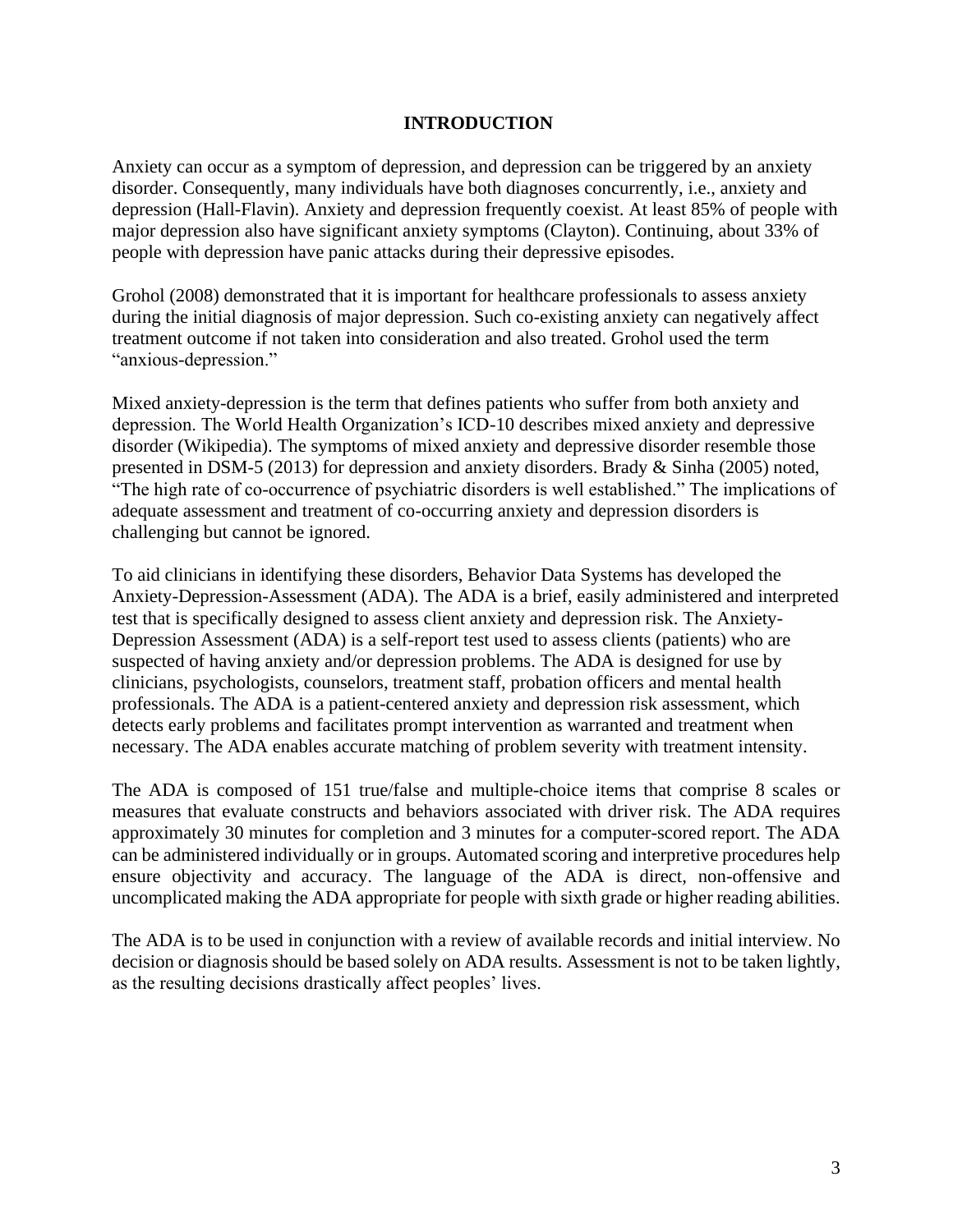#### **Anxiety-Depression-Assessment Scales**

- 1. Truthfulness Scale
- 2. Self-Esteem Scale
- 3. Depression Scale
- 4. Generalized Anxiety Disorder
- 5. Specific Phobias
- 6. Social Anxiety
- 7. Panic Attacks
- 8. Agoraphobias

#### **UNIQUE FEATURES**

This section discusses the unique features of the Anxiety-Depression-Assessment (ADA) including Truth Correction, Risk Ranges, the ADA database, and HIPPA compliance.

#### **Truth Correction**

A sophisticated psychometric technique permitted by computerized technology involves "truthcorrected" scores which are calculated individually for each ADA scale. Since it would be naive to assume everybody responds truthfully while completing any self-report test, the Truthfulness Scale was developed. The Truthfulness Scale establishes how honest or truthful a person is while completing the ADA. The Truthfulness Scale applies a truth-correction factor so that each scale score is referred to as a Truth-Corrected scale score. Each ADA scale is scored independently of the other scales. ADA scale scoring equations combine client pattern of responding, Truthfulness Scale and prior history. Truth-Corrected scale scores are converted to the percentile scores that are reported in the client ADA report.

Correlation's between the Truthfulness Scale and all other scales permit identification of error variance associated with untruthfulness. This error variance can then be added back into scale scores, resulting in more accurate "Truth-Corrected" scores. Unidentified denial or untruthfulness produces inaccurate and distorted results. Raw scores may only reflect what the client wants you to know. Truth-Corrected scores reveal what the client is trying to hide. Truth-Corrected scores are more accurate than raw scores.

#### **Risk Range Percentile Scores**

For each ADA scale respondents are classified into four risk ranges: Low Risk (zero to 39<sup>th</sup>) percentile), Medium Risk  $(40<sup>th</sup>$  to 69<sup>th</sup> percentile), Problem Risk  $(70<sup>th</sup>$  to 89<sup>th</sup> percentile), and Severe Problem  $(90<sup>th</sup>$  to  $100<sup>th</sup>$  percentile). Risk ranges represent degree of severity. Risk ranges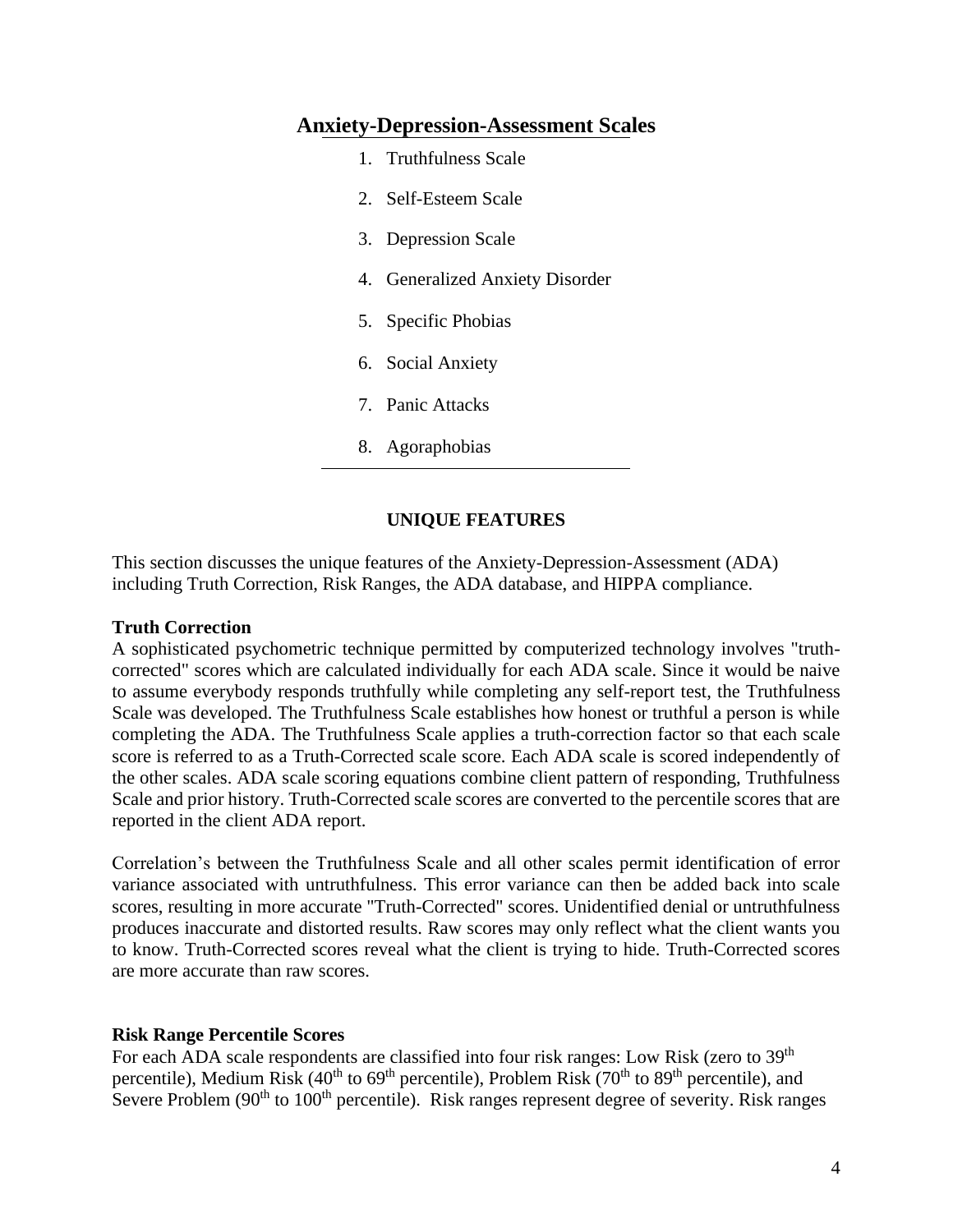were established by converting raw scores to percentile scores by using cumulative percentage distributions (Behavior Data Systems, 2012). This is similar to the way in which students are assigned grades or scores for grading purposes in school. The  $70<sup>th</sup>$  percentile is often used for passing grades and this same percentile initially began as a working criterion. Similarly, the 90<sup>th</sup> percentile is a benchmark for identifying severe problems. Early instrument development included the use of content experts to confirm the proposed risk ranges. Data analyses, in combination with field reports from experienced evaluators have confirmed that these percentile categories provide accurate identification of problem behavior (Behavior Data Systems, 2012).

In addition to establishing risk thresholds, the risk ranges serve an important role when interpreting Truthfulness Scale scores. A truthfulness concern is identified when a Truthfulness Scale score is at or above the Problem Risk range  $(70<sup>th</sup>$  percentile). These respondents are typically cautious, guarded or may be defensive in their answers. Scores in the Problem Risk range should be interpreted cautiously. Severe problem scores on the Truthfulness Scale (90<sup>th</sup>) percentile and above) invalidates all scale scores. Classifying offenders according to pre-defined risk ranges provides an efficient and reliable solution for determining risk (Behavior Data Systems, 2012).

#### **ADA Database**

Every time an ADA is scored the data is automatically stored on the disc/flash drive for later inclusion in the ADA database. When the preset number of tests are administered the disc is returned for replacement, and the test data contained on these used discs is transferred, using confidential (no names) procedures, to the ADA database for later analysis. This database is statistically analyzed annually, at which time ADA test items are adjusted to reflect demographic changes or trends that might have occurred. This unique and proprietary database also enables the formulation of annual summary reports that are descriptive of the populations that are tested. Summary reports provide important information which may inform budgeting, resource allocation, recruitment, training, and program development.

#### **Confidentiality (Delete Client Names)**

Many agencies and programs are rightfully concerned about protecting their clients' confidentiality. The proprietary Delete Client Names option is provided to allow deletion of client names from test discs prior to their being returned for inclusion in the ADA database. This is optional and once the names have been deleted they are gone and cannot be retrieved. Deleting client names does not delete demographic information or test data. It only deletes the client names when the option is used. The option is available at any time and can be used whether the disc is full or not. Once the client names are deleted there can be no further editing of the client names which ensures client confidentiality.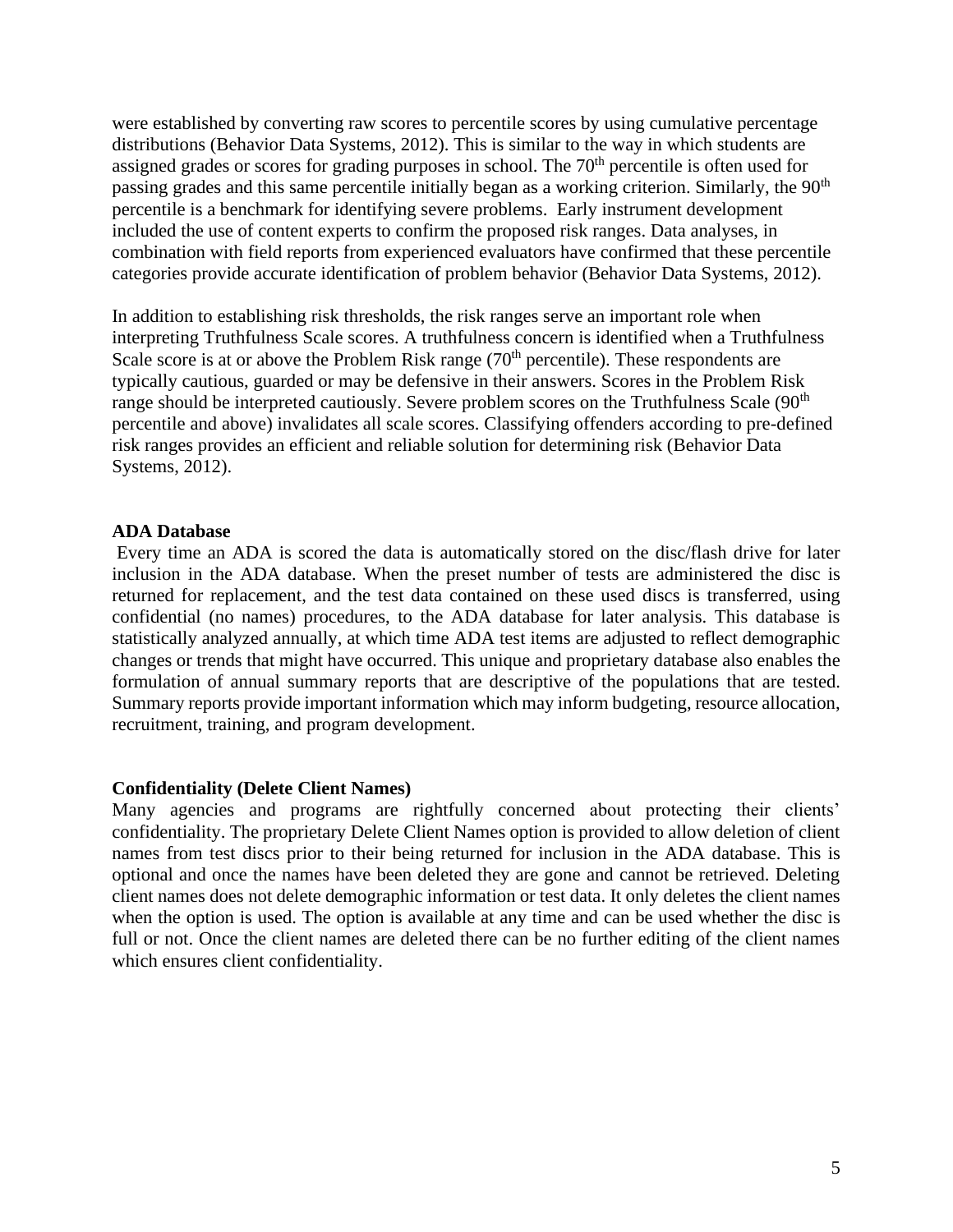#### **SCALE DESCRIPTIONS**

**Truthfulness Scale** is an important feature of the Anxiety-Depression Assessment (ADA). Socially desirable responding (answers) can significantly impact assessment results (Stoeber, 2001; McBurney, 1994; 1993; Paulhus, 1991). Denial and problem minimization has been show to exacerbate lack of treatment progress (Marshall, Thornton, Marshall, Fernandez, & Mann, 2001; Brake & Shannon, 1997), and increased probability of treatment dropout (Daly & Peloski, 2000); while increasing the probability of recidivism (Kropp, Hart, Webster & Eaves, 1995; Grann & Wedin, 2002).

One of the first major psychological tests to use a truthfulness scale and truth-corrected scores was the Minnesota Multiphasic Personality Inventory (MMPI) which is the most widely used personality test in the U.S. and arguably the world. The ADA Truthfulness Scale's truthcorrection equation is similar to that used in the MMPI, and converts raw scores to truthcorrected scores. Truth-corrected scores are more accurate than raw scores. It is important to establish a client's (patient's) truthfulness at the time of ADA testing, and this is accomplished with the ADA Truthfulness Scale.

**2. Generalized Anxiety Disorder** is characterized by excessive anxiety and worry for several months, about several events or activities. As cited in DSM-5, 2013, the excessive anxiety and worry are associated with three (or more) of the following six symptoms:

- Restless or on edge
- Easily fatigues
- Difficulty concentrating
- Irritability
- Muscle tension
- Sleep disturbance

The client's (patient's) excessive worry and anxieties cause noticeable distress and impairment in the client's social, occupational, interpersonal and recreational functioning. The symptoms of a generalized anxiety disorder tend to be chronic. In summary, the essential feature of a generalized anxiety disorder is excessive anxiety and worry about a number of events or activities (DSM-5, 2013). Common or frequent co-morbidities include other anxiety disorders and depression.

Five common anxiety disorders are included in the Anxiety-Depression Assessment (ADA) and these are: generalized anxiety disorder, social anxiety, agoraphobia, panic disorder and specific phobias. When a person experiences excessive anxiety in normal everyday situations on a regular basis, that person likely has an anxiety disorder.

**3. Social Anxiety** is characterized by noticeable fear or anxiety in one or more social situation in which the individual may be observed by others. The social situations almost always provoke excessive fear and anxiety. The intense fear, anxiety or avoidance behaviors cause impairment in the individual's social, occupational, interpersonal or recreational activities.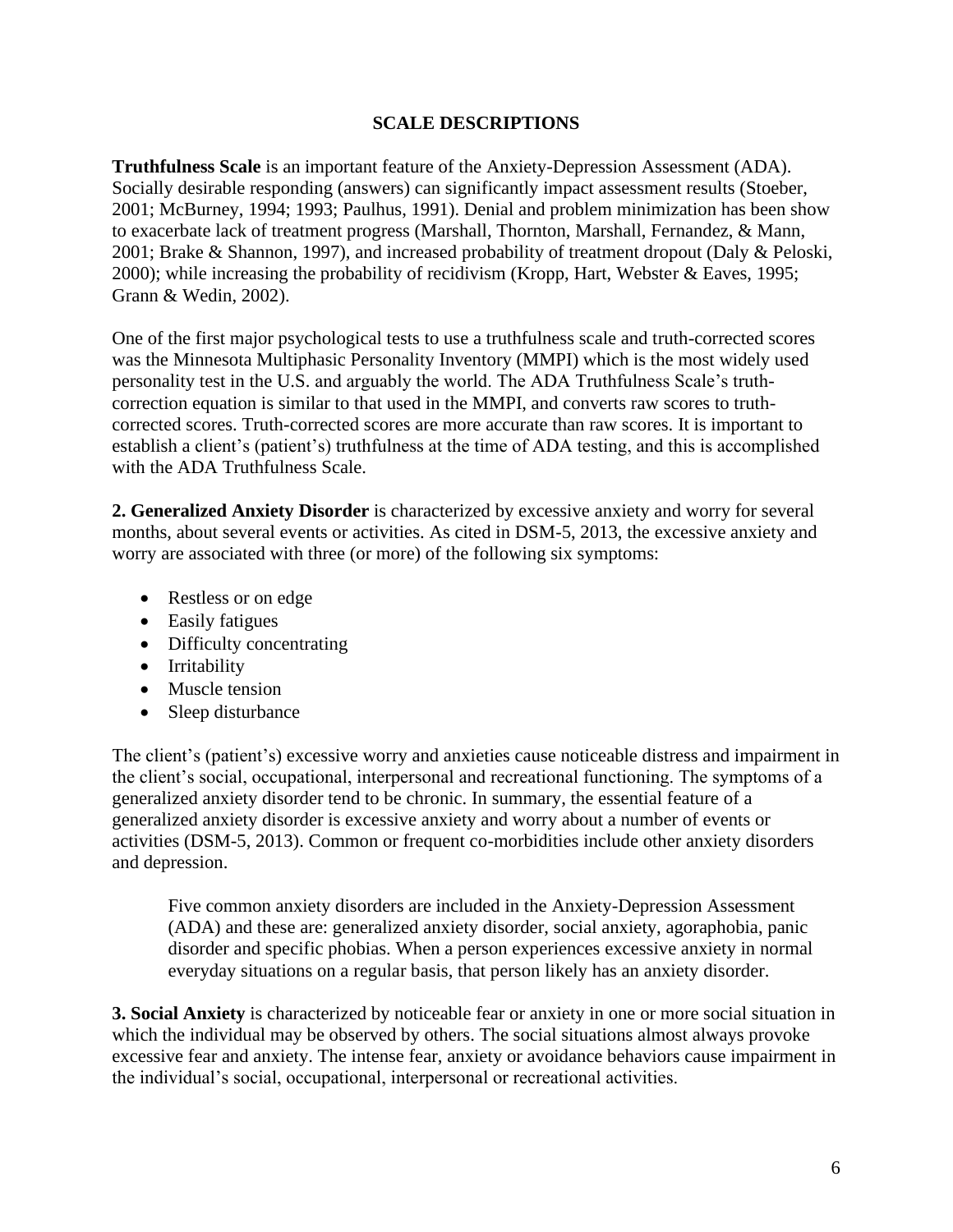The central feature of social anxiety disorders is intense fear and anxiety of social situation in which the client may be observed, scrutinized or evaluated by others. In short, the concern, anxiety or fear is that the individual would be negatively evaluated because of the anxiety symptoms like excessive sweating, trembling, etc.

**4. Panic Attacks** are characterized by a sudden unexpected surge of intense fear, discomfort and anxiety that reaches a peak within minutes. Panic symptoms as set forth in the DSM-5, 2013 include: increased heart rate, excessive sweating, trembling or shaking, shortness of breath (like smothering), choking, chest pain, nausea, feeling dizzy/faint, chills or hot flashes, paresthesias (numbness/tingling), depersonalization, fear of losing control (going crazy) and fear of dying.

A panic attack is described as an abrupt surge of intense fear and discomfort that peaks within minutes. The persistent concern and worry about future panic attack symptoms (e.g., losing control, nausea, "going crazy," fear of dying, etc.) are especially debilitating. Panic attacks are typically unexpected. Nevertheless, "expected" panic attacks occur after exposure to an object or situational to which panic attacks have occurred. The frequency and intensity of panic attacks vary widely. And panic attacks are often co-morbid with other anxiety disorders. When agoraphobia is present, a separate diagnosis of agoraphobia is given. Panic disorder is associated with high levels of social, occupational, interpersonal and recreational impairments. That said panic attack is not a DSM-5 mental disorder.

**5. Agoraphobia** is a noticeable and intense fear or anxiety triggered by real or imagined exposure to a variety of situations. DSM-5, 2013 sets forth the following common agoraphobia situations: 1. using public transportation, 2. being in open spaces, 3. being in enclosed spaces, 4. standing in line, 5. being in a crowd, and 6. being outside of one's home alone.

Some agoraphobics also experience panic disorders. It's often the fear of another panic attack that is debilitating. Other common co-morbid disorders include other anxiety disorders (e.g., social anxiety, generalized anxiety disorder, specific phobias, panic disorder) and depression.

In agoraphobia the patient fears and avoids places or situations that might cause panic. Severe agoraphobia can severely limit one's ability to socialize, work, manage daily tasks or attend recreational activities. Agoraphobia can greatly restrict or limit one's life activities. Some people with severe agoraphobia are not able to leave their home and become housebound. Without treatment, agoraphobia often gets worse.

**6. Specific Phobias** are characterized by intense fear and anxiety elicited by particular situations or objects. To meet specific phobia criterion the fear and anxiety must be intense or severe. The fear and anxiety may take the form of a panic attack. And the fear and anxiety is elicited every time the individual is exposed (comes into contact with) to the phobic object. The fear and anxiety occurs as soon as the phobic object is encountered. Consequently, the phobic individual actively avoids the phobic situation or object.

Specific phobias frequently occur with other anxiety disorders and depression. Consequently, there may be symptom overlap. However, specific phobias, fear and anxiety is elicited by a specific situation (e.g., flying) or object (e.g., snakes).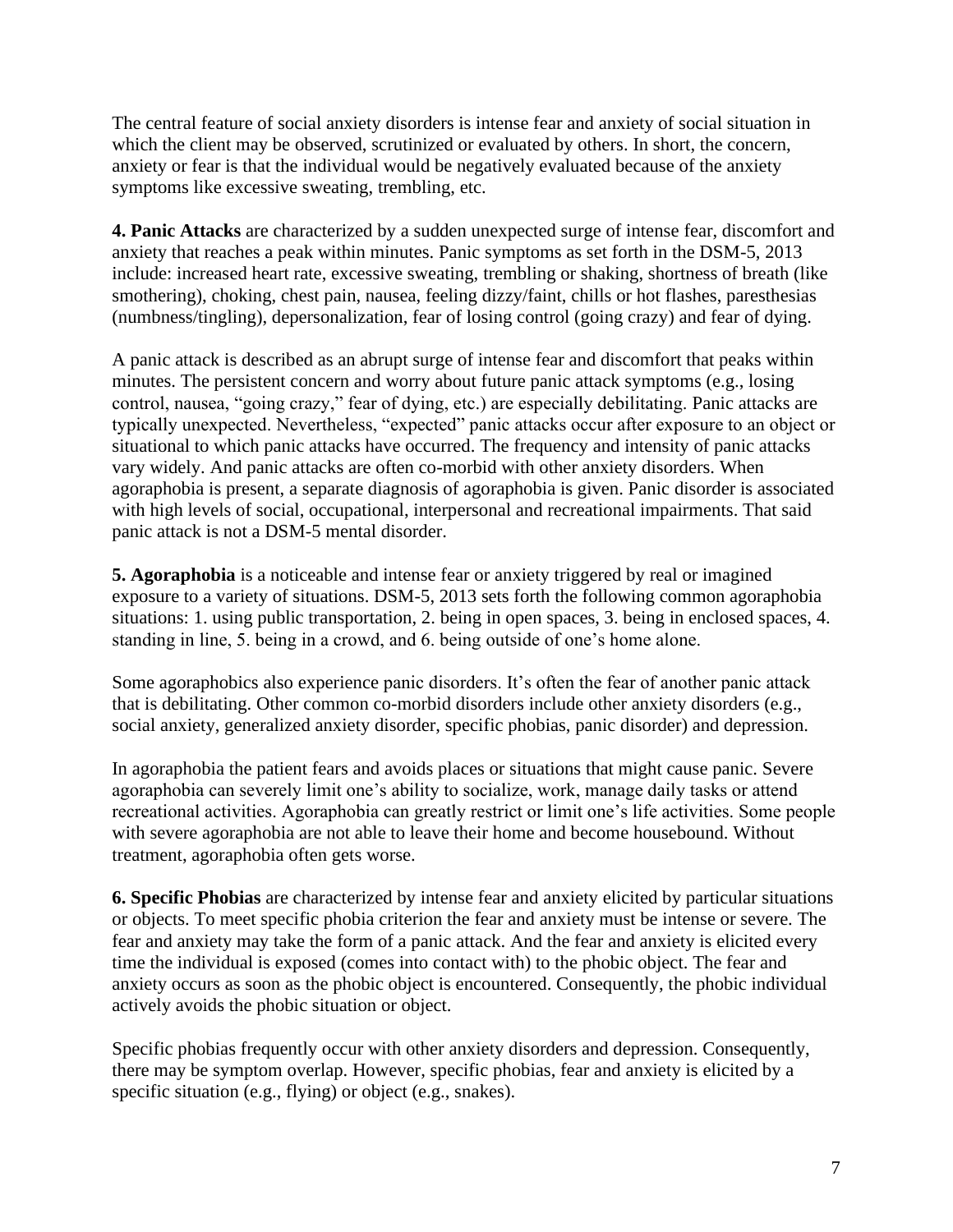**7. Self-Esteem Scale** assesses a person's explicit valuing and appraisal of self. Self-esteem incorporates an attitude of acceptance-approval versus rejection-disapproval of self. Low selfesteem sufferers often report feelings of inadequacy, being undervalued, incompetence, hypersensitivity, and having difficulty adapting or adjusting to change. Self-esteem attacks are sometimes called "panic attacks" and often lead to feelings of remorse, depression and more anxiety.

Self-esteem refers to a person's appraisal of self. The concept of self-esteem is often addressed in clinical settings because, according to many clinicians, as individuals actions or behaviors can be viewed as a reflection of their self-esteem. When needed, counseling and psychotherapy can be helpful in developing healthy self-esteem. Self-esteem underlies and reflects depression and anxiety disorders.

**8. Depression** has been linked to impaired social, occupational, interpersonal and recreational activities. Depression is a major mental health disorder. DSM-5 (2013) sets forth symptoms of depression as:

- Depressed mood
- Diminished interest and pleasure in almost all daily activities
- Significant weight loss (or gain)
- Insomnia
- Psychomotor agitation or retardation
- Fatigue
- Feeling worthless
- Diminished ability to think
- Suicidal ideation (thoughts)

Depression is characterized by a two week period during which there is either a depressed mood and/or a loss of interest and pleasure in nearly all activities previously enjoyed. Major depression disorders are associated with high mortality, some of which is accounted for by suicide. Depression frequently co-occurs with (co-morbid) anxiety disorder and poor self-esteem.

An extreme or persistent depression disorder (dysthymia) involves a depressed mood for at least two years. During this two year period the individual has not been without symptoms for more than two months at a time. In other words, the depressive symptoms have persisted for at least two years.

Dysthymia and anxiety disorders are common co-morbid conditions (Corcoran & Walsh, 2006). Anxiety is defined as heightened worry, uneasiness, or apprehension (Bjornlund, 2010). Anxiety is characterized by feelings of powerlessness and an inability to cope with threatening imaginary and real events (McIntosh & Livingston, 2008). Depression is characterized by feelings of hopelessness, lack of energy and feelings of helplessness (Bjornlund, 2010).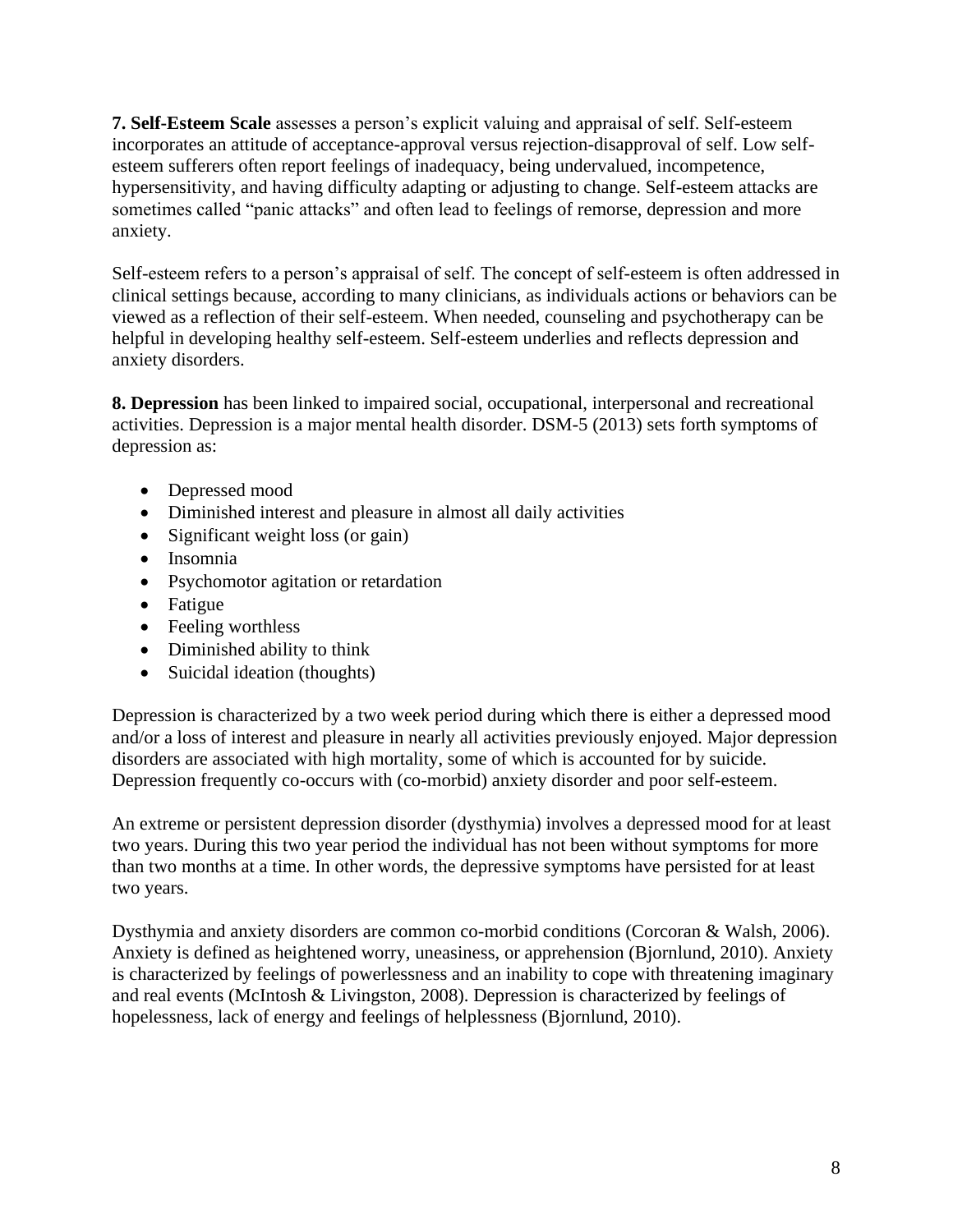#### **EMPIRICAL RESEARCH**

The Anxiety-Depression-Assessment (ADA) validation studies were conducted with established Minnesota Multiphasic Personality Inventory (MMPI) scales as well as Polygraph examinations and other reports. Reliability and validity studies have been conducted on substance abuse inpatients, outpatients, college students, job applicants, defendants, diversion program attendees, probationers, inmates and counseling patients.

#### **1. Validation of the Truthfulness Scale (1985,**  $N = 78$ **)**

The Truthfulness Scale in the ACDI is an important psychometric scale as these scores establish how truthful the respondent was while completing the ACDI. Truthfulness Scale scores determine whether or not ACDI profiles are accurate and are essential to the calculation of Truth-Corrected ACDI scale scores.

The Truthfulness Scale identifies respondents who are self-protective, recalcitrant and guarded, as well as those who minimized or even concealed information while completing the test. Truthfulness Scale items are designed to detect respondents who try to fake good or put themselves into a favorable light. These scale items are statements about oneself that most people would agree to. The following statement is an example of a Truthfulness Scale item, "Sometimes I worry about what others think or say about me."

This preliminary study used the 21 Truthfulness Scale items in the ACDI to determine if these Truthfulness Scale items could differentiate between respondents who were honest from those trying to fake good. It was hypothesized that the group trying to fake good would score higher on the Truthfulness Scale than the group instructed to be honest.

#### Method

Seventy-eight Arizona State University College students (1985) enrolled in an introductory psychology class were randomly assigned to one of two groups. Group 1 comprised the "Honest" group and Group 2 comprised the "Fakers" group. Group 1 was instructed to be honest and truthful while completing the test. Group 2 was instructed to "fake good" while completing the test, but to respond "in such a manner that their faking good would not be detected." The test, which included the ACDI Truthfulness Scale, was administered to the subjects and the Truthfulness Scale was embedded in the test as one of the five scales. Truthfulness Scale scores were calculated based on the number of deviant answers given to the 21 Truthfulness Scale items.

#### Results

The mean Truthfulness Scale score for the Honest group was 2.71 and the mean Truthfulness Scale score for Fakers was 15.77. The results of the correlation (product-moment correlation coefficient) between the Honest group and the Fakers showed that the Fakers scored significantly higher on the Truthfulness Scale than the Honest group ( $r = 0.27$ ,  $p < .05$ ).

The Truthfulness Scale successfully measured how truthful the respondents were while completing the test. The results of this study reveal that the Truthfulness Scale accurately detects "Fakers" from those students that took the test honestly.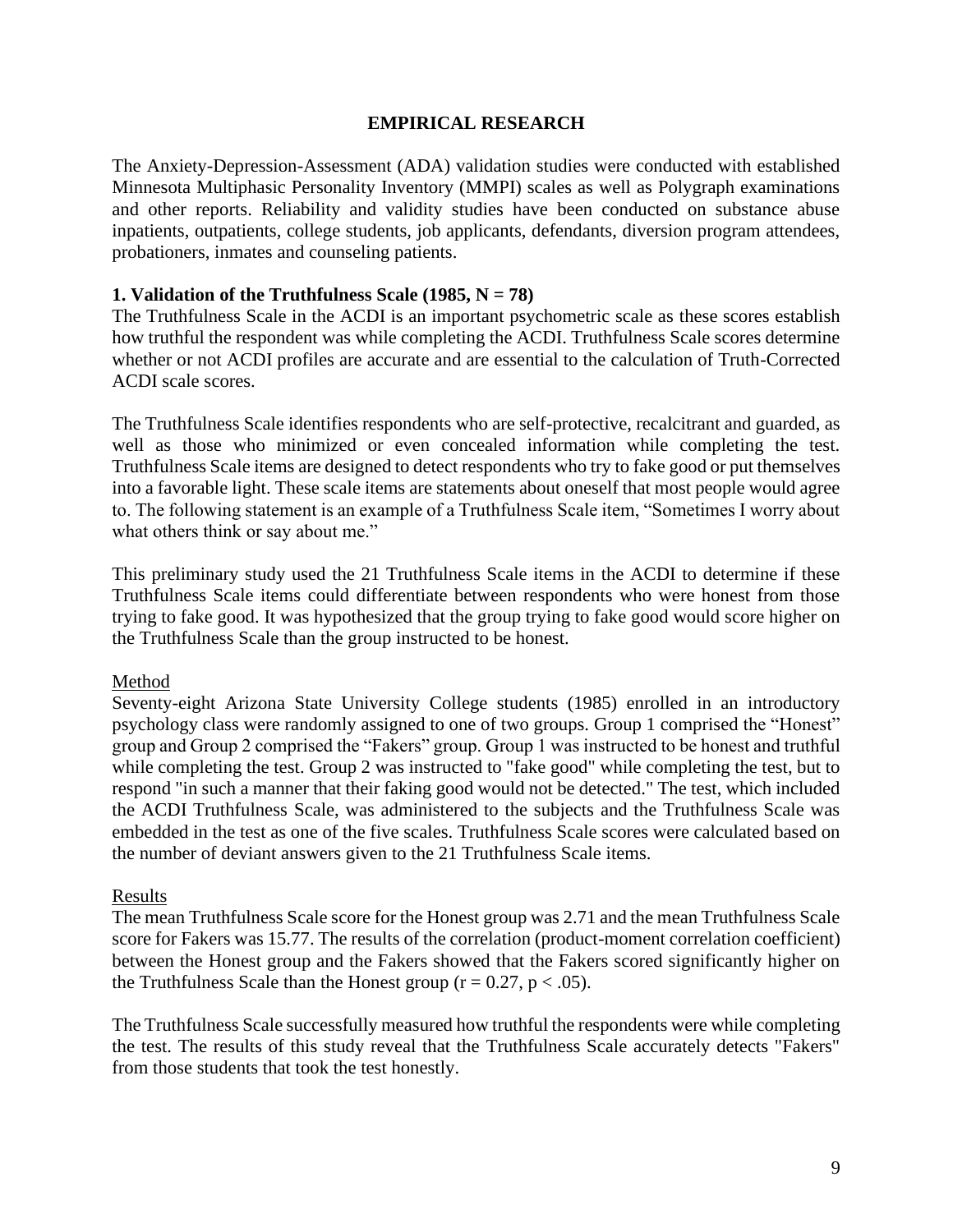#### **2. Validation of the ACDI Truthfulness Scale using Criterion Measures (1989, N = 33)**

*The findings reported here are part of a larger examine of the ACDI, a juvenile chemical dependency assessment. The Truthfulness Scale results are reported here to demonstrate evidence of criterion validity.*

In general terms, a test is valid if it measures what it is supposed to measure. The process of confirming this statement is called validating a test. A common practice when validating a test is to compute a correlation between it and another (criterion) test that purports to measure the same thing and that has been previously validated. For the purpose of this study (1989), the ACDI Truthfulness Scale was validated with comparable scales on the Minnesota Multiphasic Personality Inventory (MMPI). The MMPI was selected for this validity study because it is the most researched, validated and widely used objective personality test in the United States. The ACDI Truthfulness Scale was validated with the MMPI F Scale and L Scale. High scores on the F scale indicate lack of cooperation, desire to fake bad, haphazard approach to testing or failure to understand the items. High L Scale scores indicate attempts to fake good, deceptiveness or a need to appear in a good light. High scores on the ACDI Truthfulness Scale reflect guardedness, evasiveness, recalcitrance or impaired reading abilities.

#### Method

Thirty-three (33) adjudicated delinquent adolescents (1989) were administered both the ACDI and the MMPI. Tests were counterbalanced for order effects -- half were given the ACDI first and half the MMPI first. There were 29 males and 4 females, and they ranged in age from 15 to 18 years (average age 16.1). All participants had at least a  $6<sup>th</sup>$  grade equivalent reading level.

#### Results and Discussion

Product-moment correlation coefficients were calculated between ACDI scales and MMPI scales. These results are summarized in Table 1. Correlation results presented in Table 1 show that the ACDI Truthfulness Scale significantly correlated (.01 level of significance) with all represented MMPI scales. In addition, the correlations were in predicted directions.

| <b>MMPI SCALES</b> | <b>ACDI</b> Scale (Measure) |                    |
|--------------------|-----------------------------|--------------------|
|                    | <b>Truthfulness</b>         | Significance Level |
| F Scale            | 0.687                       | 0.01               |
| L (Lie) Scale      | 0.590                       | 0.01               |

#### **Table 1. MMPI scales and ACDI Truthfulness Scale (1989, N = 33)**

These findings strongly support the validity of the ACDI Truthfulness Scale. The ACDI Truthfulness Scale was highly correlated with the MMPI criterion scales it was tested against. The large correlation coefficients support the validity of the ACDI Truthfulness Scale. The productmoment correlation coefficients testing the relation between ACDI Truthfulness Scale and MMPI scales were significant at the  $p < .01$  level.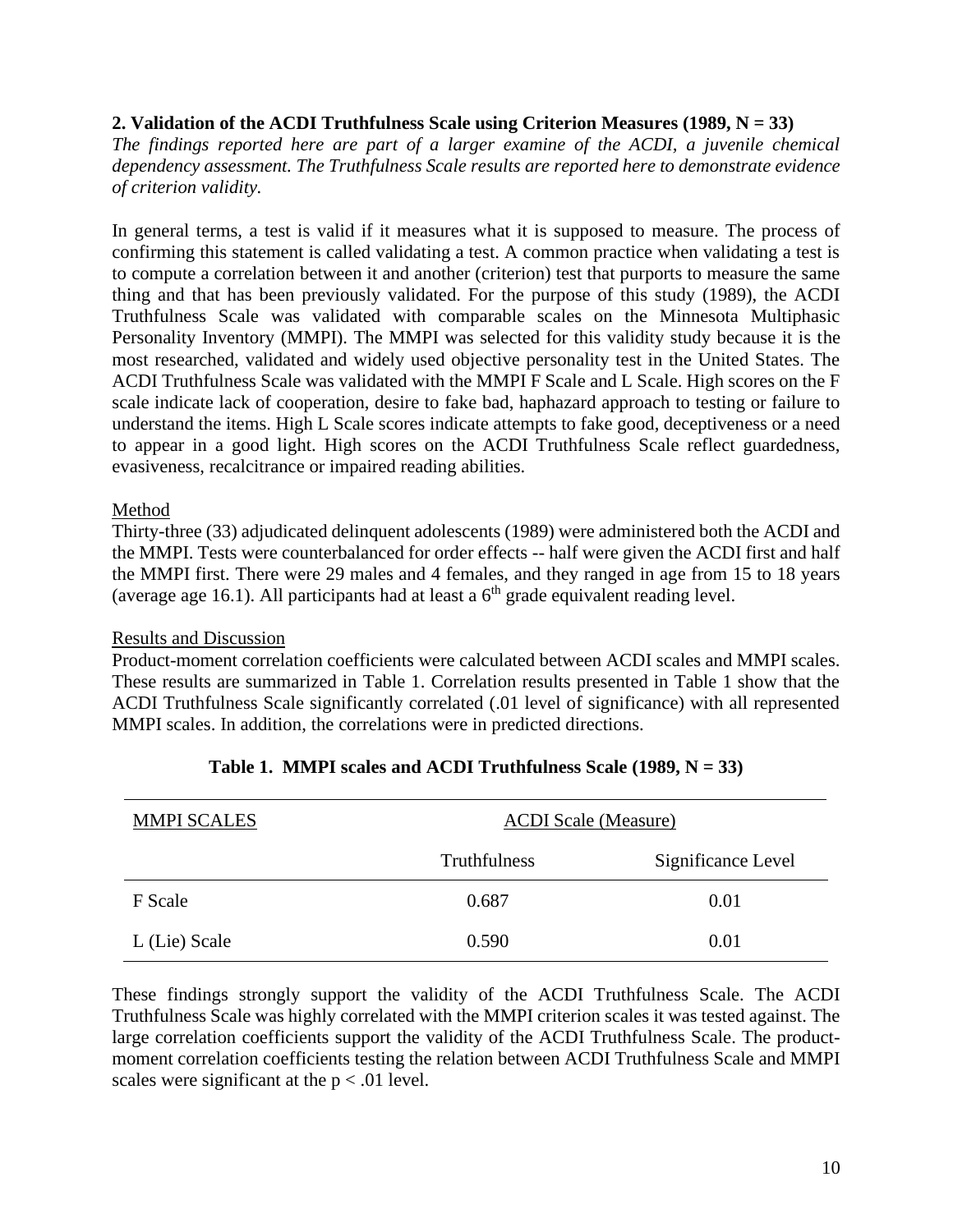#### **3. Validation of the Truthfulness Scale in a Sample of Substance Abuse Inpatients**

*The findings reported here are part of a larger examine of the SAQ, chemical dependency assessment. The Truthfulness Scale results are reported here to demonstrate evidence of criterion validity.*

Selected scales in the Minnesota Multiphasic Personality Inventory (MMPI) were used as criterion measures for the different SAQ scales. The Truthfulness Scale was validated with MMPI L Scale, F Scale and K Scale. The Alcohol Scale was validated with MMPI MacAndrew Scale (MAC) and Psychopathic Deviate-Obvious (PD-O). The Drug Scale was validated with MMPI MacAndrew Scale and Psychopathic Deviate-Obvious. The Aggressiveness Scale was validated with MMPI Authority Problems (PD2), Psychopathic Deviate (PD), Manifest Hostility (HOS) and Resentment/Aggression (TSC-V). The Resistance Scale was validated with MMPI Ego Strength (ES), Social Responsibility (RE), Social Maladjustment (SOC), Social Alienation (PD4), Social Alienation (SCIA), Authority Conflict (AUT) and Suspiciousness (TSC-III). The Stress Coping Abilities Scale was validated with MMPI Psychasthenia (PT), Anxiety (A), Taylor Manifest Anxiety (MAS) and Tension/Worry (TSC-VII). The MMPI scales were chosen to compare to the SAQ scales because they measure similar attributes.

#### Method

The subjects used in the study were 212 substance (alcohol and other drugs) abuse inpatients in chemical dependency facilities. The SAQ and MMPI were administered in counterbalanced order.

#### Results and Discussion

The **Truthfulness Scale** correlates significantly in predicted directions with selected MMPI criterion scales, L Scale (lie, p<.001), F Scale (validity, p<.001) and K Scale (validity correction, p<.001). Other significant correlations with traditional MMPI scales include: PD (Psychopathic deviate, p<.001), ES (Ego Strength, p<.001), and RE (Social responsibility, p< .001); Harris MMPI subscales: PD2 (Authority Problems, p<.001), PD4 (Social Alienation, p<.001), SCIA (Social Alienation, p<.001); Wiggins MMPI content scales: SOC (Social Maladjustment, p<.001), HOS (Manifest Hostility, p<.001); Wiener-Harmon MMPI subscales: PDO (Psychopathic Deviant-Obvious, p<.001); Tryon, Stein & Chu MMPI cluster scales: TSC-V (Resentment/Aggressive, p<.001).

#### **ADA RESEARCH FINDINGS**

#### **4. Anxiety-Depression-Assessment Reliability Study**

This study uses data from online tested administered by clients of Behavior Data Systems Inc. 1,116 ADA tests were administered online between December 2014 and August 2019.

Participants: 47.0% were male, 52.6% were female, 57.9% were Caucasian, 10.1% were African American, 19.4% were Hispanic, <1% were Asian, 8.0% were Native American, and 1.7% responded other. 50.4% were single, 29.5% were married, 10.8% were divorced, 4.7% were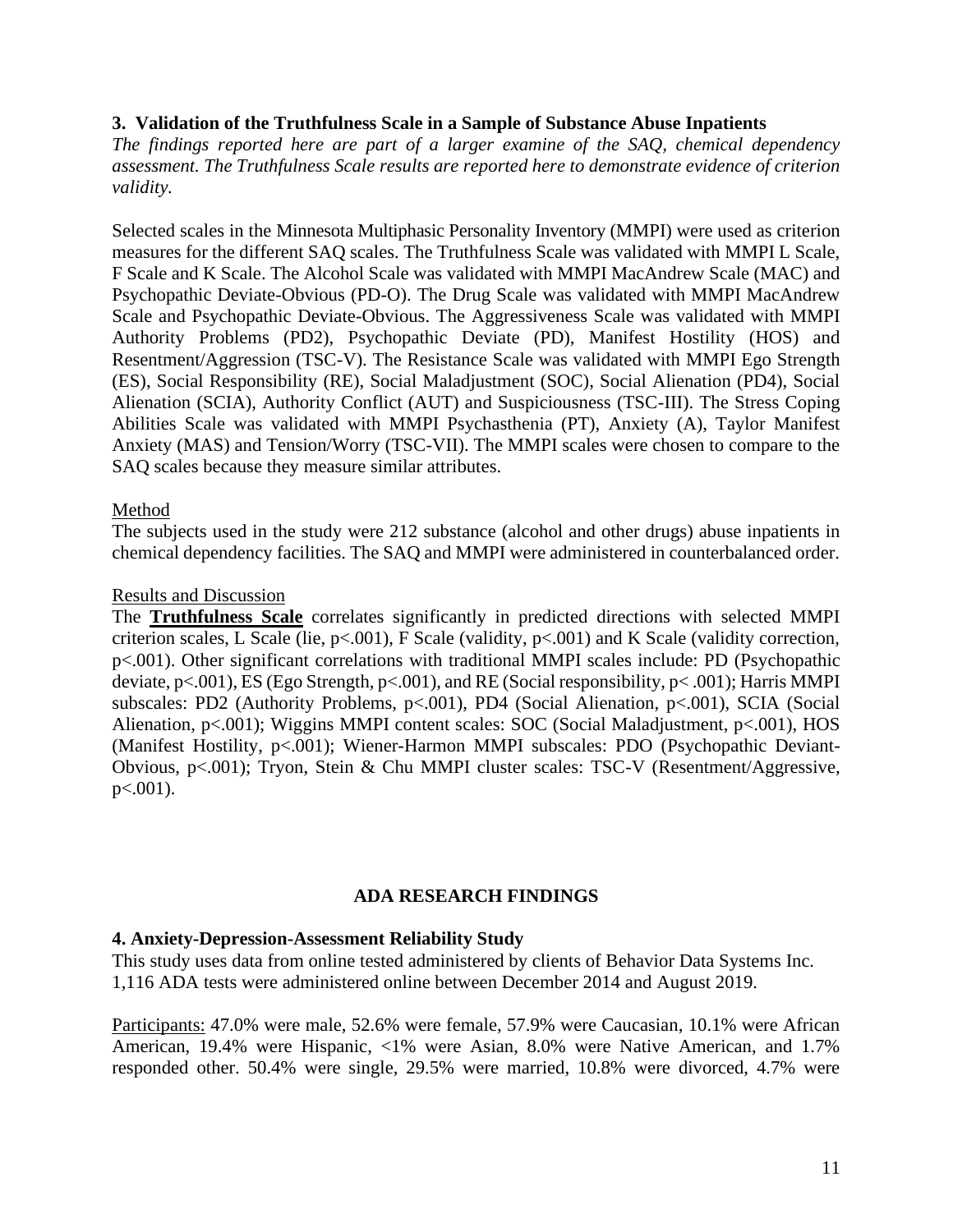separated, and 1.5% were widowed. 62.4% of offenders had at least a high school education. 60.8% of offenders were between ages 21 and 40.

#### Reliability

Test reliability refers to a scale's consistency of measurement. Cronbach's Alpha, a measure of reliability, measured the internal consistency of each scale for each instrument administered by clients of Behavior Data Systems Inc. Perfect reliability is 1.00 and the professionally accepted standard of reliability for these types of instruments is .70-.80 or higher (Murphy & Davidshofer, 2001).

| Table 1. ADA Reliability ( $N = 1,116,2019$ ) |             |  |
|-----------------------------------------------|-------------|--|
|                                               | Coefficient |  |
| <b>Scales</b>                                 | Alpha       |  |
| <b>Truthfulness Scale</b>                     | 0.91        |  |
| Self-Esteem Scale                             | 0.82        |  |
| <b>Depression Scale</b>                       | 0.95        |  |
| <b>Generalized Anxiety</b>                    |             |  |
| Disorder                                      | 0.95        |  |
| Specific Phobias                              | 0.86        |  |
| Social Anxiety                                | 0.93        |  |
| Panic Attacks                                 | 0.88        |  |
| Agoraphobias                                  | 0.93        |  |

All scales exceed accepted reliability standards.

As more test administration data in collected on the ADA, reliability and validity studies will be conducted to establish empirical support for its use with patients.

#### **SUMMARY**

This document is not intended to be an exhaustive compilation of Anxiety-Depression-Assessment (ADA) research; however, it does summarize many research studies supporting the reliability, validity, and accuracy of the ADA. Moreover, ongoing ADA database research ensures an increasingly accurate picture of individuals with anxiety, depression, or mixed features of both disorders.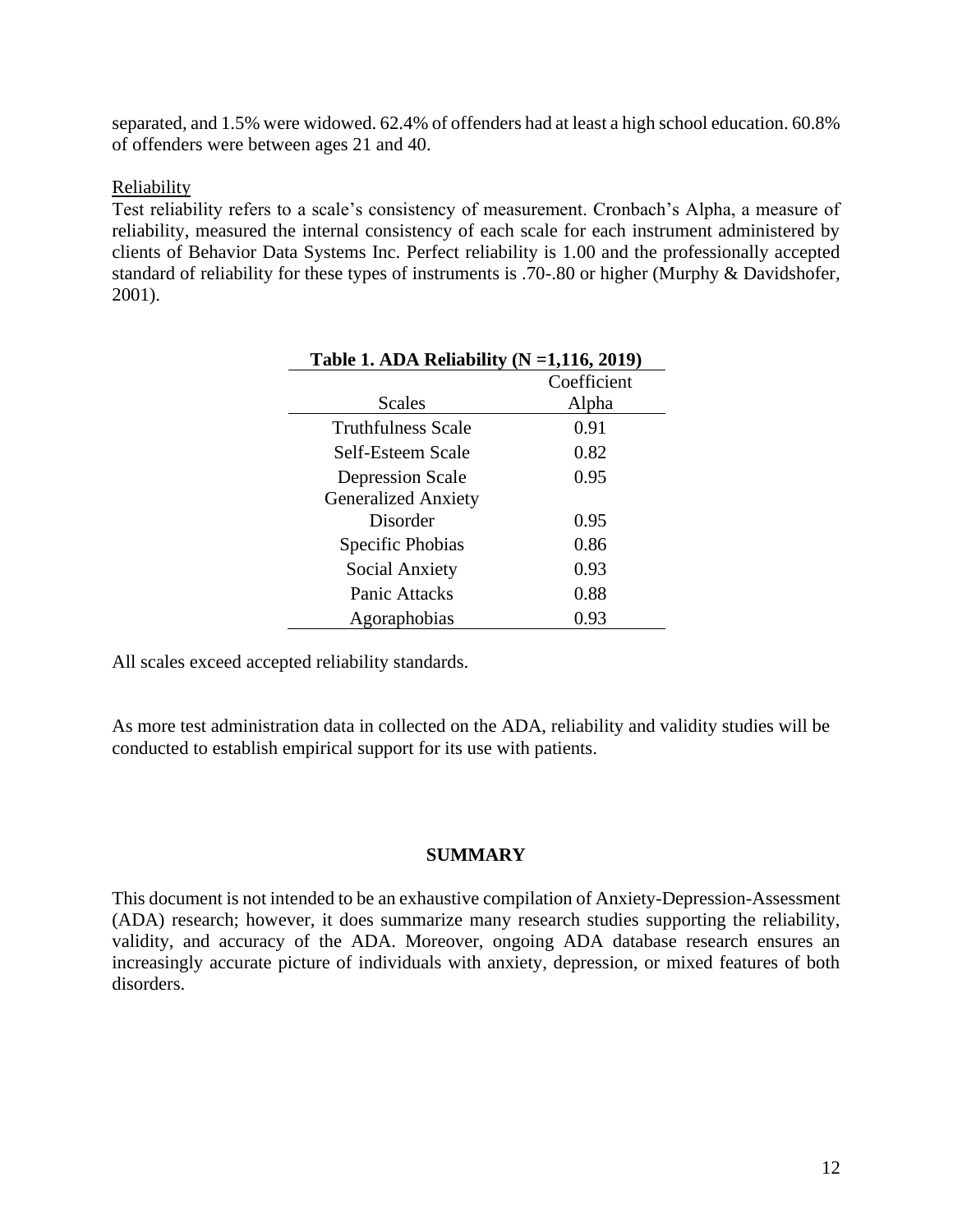### **Citations**

Bjornlund, L. (2010). Depression. *Detroit: GALE CENGAGE Learning*. Retrieved October 8, 2014, from: [http://www.healthguideinfo.com/major-depression/p113174.](http://www.healthguideinfo.com/major-depression/p113174)

Blanchette, K. Robinson, D., Alksnis, C., Serin, R. (1997). *Assessing Treatment Outcome Among Family Violence Offenders: Reliability and Validity of a Domestic Violence Treatment Assessment Battery.* Ottawa: Research Branch, Correctional Service Canada.

Brady, T., Sinha, R. (2005). Co-occurring mental and substance use disorders: the neurobiological effects of chronic stress. *American Journal of Psychiatry*. 162: 1483-1493.

Brake, S. & Shannon, D. (1997). Using pretreatment to increase admission in sex offenders. In B. K. Schwartz& H. R. Cellini (Eds.), *The sex offender: New insights, treatment innovations and legal developments, Volume 2* (pp.5-1–5-16). Kingston, NJ: Civic Research Institute.

Clayton, P.J. (n.d.). Co-existing Mood and Anxiety Disorders. *Depression and Bipolar Support Alliance*. Retrieved October 8, 2014, from: [http://www.dbsalliance.org/site/](http://www.dbsalliance.org/site/%20PageServer?pagename=education_anxiety_coexisting)  [PageServer?pagename=education\\_anxiety\\_coexisting .](http://www.dbsalliance.org/site/%20PageServer?pagename=education_anxiety_coexisting)

Corcoran, J., & Walsh, J. (2006). Motivational interviewing. In *Theories for Direct Social Work Practice* (pp. 229-248). Pacific Grove, CA: Brooks/Cole.

Daly, J. & Pelowski, S. (2000). Predictors of dropout among men who batter: A review of studies with implications for research and practice. *Violence and Victims, 15,* 137-160. [Abstract].

Grann, M. & Wedin, I. (2002). Risk factors for recidivism among spousal assault and spousal homicide offenders. *Psychology, Crime, and Law, 8,* 5-23.

Grohol, J.M. (2008). [Anxious Depression Predicts Poorer Treatment Results .](http://psychcentral.com/news/2008/01/03/anxious-depression-predicts-poorer-treatment-results/1733.html) *PsychCentral.com*. Retrieved October 8, 2014, from: [http://psychcentral.com/news/2008/01/03/anxious-depression](http://psychcentral.com/news/2008/01/03/anxious-depression-predicts-poorer-treatment-results/1733.html)[predicts-poorer-treatment-results/1733.html .](http://psychcentral.com/news/2008/01/03/anxious-depression-predicts-poorer-treatment-results/1733.html)

Hall-Flavin, D. (n.d.). Is it possible to have depression and anxiety at the same time? *Mayo Clinic.* Retrieved October 8, 2014, from: [http://www.mayoclinic.org/diseases](http://www.mayoclinic.org/diseases-conditions/depression/expert-answers/depression-and-anxiety/faq-20057989)[conditions/depression/expert-answers/depression-and-anxiety/faq-20057989 .](http://www.mayoclinic.org/diseases-conditions/depression/expert-answers/depression-and-anxiety/faq-20057989)

Kropp, P.R., Hart, S.D., Webster, C.D., & Eaves, D. (1995). *Manual for the Spousal Assault Risk*  Assessment Guide (2<sup>nd</sup> ed.). Vancouver, Canada: B.C. Institute on Family Violence.

Marshall, W., Thornton, D., Marshall, L., Fernandez, Y., & Mann, R. (2001). Treatment of sexual offenders who are in categorical denial: A pilot project. *Sexual Abuse: A Journal of Research and Treatment*, *13*(3), 205-215.

McBurney D., (1994) *Research Methods*. Brooks/Cole, Pacific Grove, California